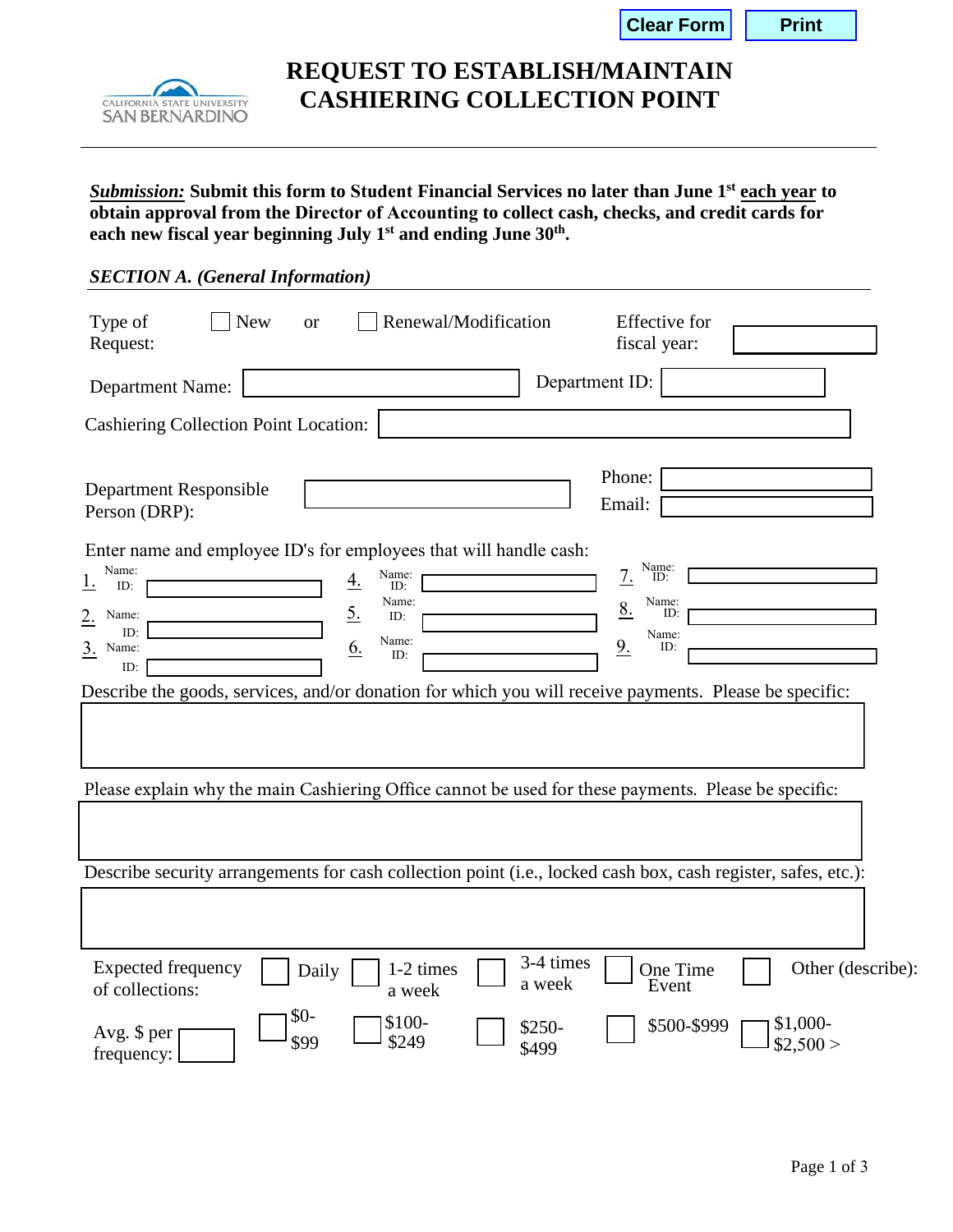

# **REQUEST TO ESTABLISH/MAINTAIN CASHIERING COLLECTION POINT**

| Will debit/credit card payments be accepted at this cash collection point?<br>No<br>Yes<br>If yes, complete Section B. If no, skip to Section C. |                                                                                                    |                                                                                                                                 |              |  |  |
|--------------------------------------------------------------------------------------------------------------------------------------------------|----------------------------------------------------------------------------------------------------|---------------------------------------------------------------------------------------------------------------------------------|--------------|--|--|
| <b>SECTION B.</b> (Credit Card Processing Information)<br>How will you                                                                           | In-Person                                                                                          | Internet/eCommerce                                                                                                              | POS Software |  |  |
| accept credit cards?                                                                                                                             | Telephone                                                                                          | Mail                                                                                                                            | Fax          |  |  |
| Debit/credit card acceptance methods (check all that apply):                                                                                     |                                                                                                    |                                                                                                                                 |              |  |  |
|                                                                                                                                                  | How is Cardholder data obtained :                                                                  |                                                                                                                                 |              |  |  |
|                                                                                                                                                  | Swiped through a standalone, dial-out payment terminal<br>Make and model # of payment terminal(s): | How many?                                                                                                                       |              |  |  |
| Using imprint machines                                                                                                                           |                                                                                                    |                                                                                                                                 |              |  |  |
|                                                                                                                                                  | Written manually on paper documents                                                                |                                                                                                                                 |              |  |  |
|                                                                                                                                                  | Internet based eCommerce webpage (i.e. Vendini)                                                    |                                                                                                                                 |              |  |  |
|                                                                                                                                                  | Please indicate payment application used:                                                          |                                                                                                                                 |              |  |  |
| card for eCommerce transactions.                                                                                                                 | Please note: Staff should never swipe the customers                                                |                                                                                                                                 |              |  |  |
| I have reviewed the Payment Card Industry Data Security Standards                                                                                |                                                                                                    | Yes                                                                                                                             | No           |  |  |
| process noted below:                                                                                                                             |                                                                                                    | Please indicate the <i>estimated</i> annual dollar volume and number of transactions for each applicable credit card acceptance |              |  |  |
| In Person                                                                                                                                        | \$                                                                                                 | Transaction #:                                                                                                                  |              |  |  |
| Mail/Phone/Fax                                                                                                                                   | \$                                                                                                 | Transaction # :                                                                                                                 |              |  |  |
| Internet/eCommerce                                                                                                                               | \$                                                                                                 | Transaction #:                                                                                                                  |              |  |  |

### *SECTION C. (Cash Handling Procedures)*

All satellite cashiering stations **must** submit the procedures that will be used, or are being used, to process payments with this form. The procedures should include:

- Cash receipts collection process
- Deposit preparation and deposit process
- Review and reconciliation process
- Ensure position titles are used to describe who performs specific duties and to describe the individuals who are approving deposits, voids, etc.
- Procedures should be approved by DRP by way of signature

Cash Handling Procedures are attached.

Cash Handling Procedures already submitted and there are no changes to procedures.

#### *Section D. (Accounting Information)*

| Funds Deposited to: Account | Fund       | Dent. | Class      | Project |
|-----------------------------|------------|-------|------------|---------|
|                             | State Fund |       | $UEC$ Fund |         |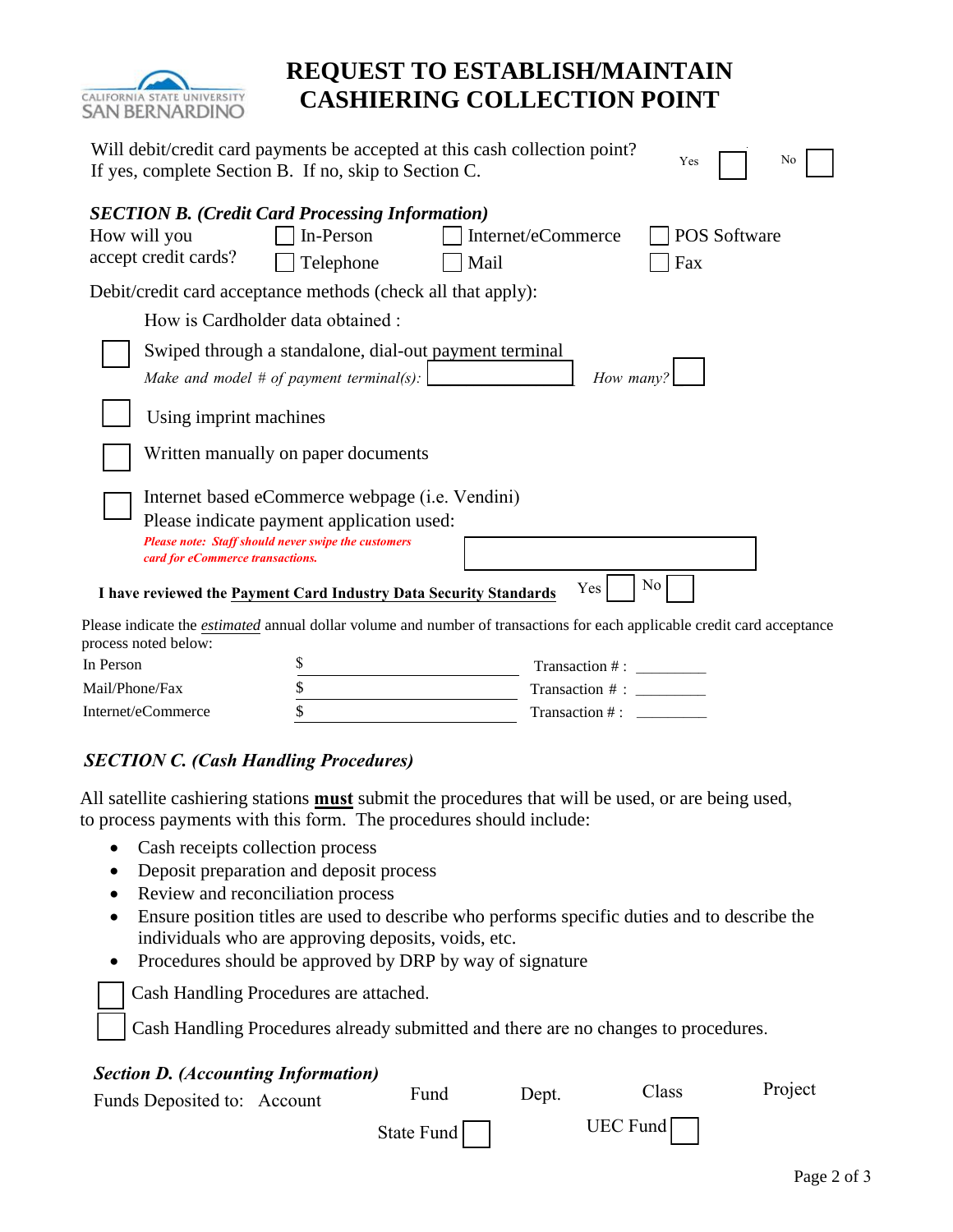

#### *SECTION E. (Signatures and Approvals)*

| <b>Signatures:</b>                  |           |      |
|-------------------------------------|-----------|------|
| Department Responsible Person (DRP) | Signature | Date |
| Dean/Sr. Director                   | Signature | Date |

*By signing this form, the DRP and Dean/Senior Director acknowledges that he/she understands his/ her role as outlined in the responsibilities section of the Payment Card Industry Data Security Standard and the Administration and Finance Cash Handling Procedures and accepts responsibilities for that role.* 

Please submit completed form to the Student Financial Services Lead located in UH-034,. Questions can be directed to the Student Financial Services Lead via email at sepi.harris@csusb.edu or by phone at (909)537-3154.

| <b>Recommendations for Approval:</b>          |           |      |  |  |
|-----------------------------------------------|-----------|------|--|--|
|                                               |           |      |  |  |
| <b>SFS</b> Lead                               | Signature | Date |  |  |
| <b>SFS</b> Manager                            | Signature | Date |  |  |
| Information Security Approval (if applicable) | Signature | Date |  |  |
| Approval:                                     |           |      |  |  |
| <b>Request Denied:</b><br>Request Approved:   |           |      |  |  |
| Director of Accounting                        | Signature | Date |  |  |

Comments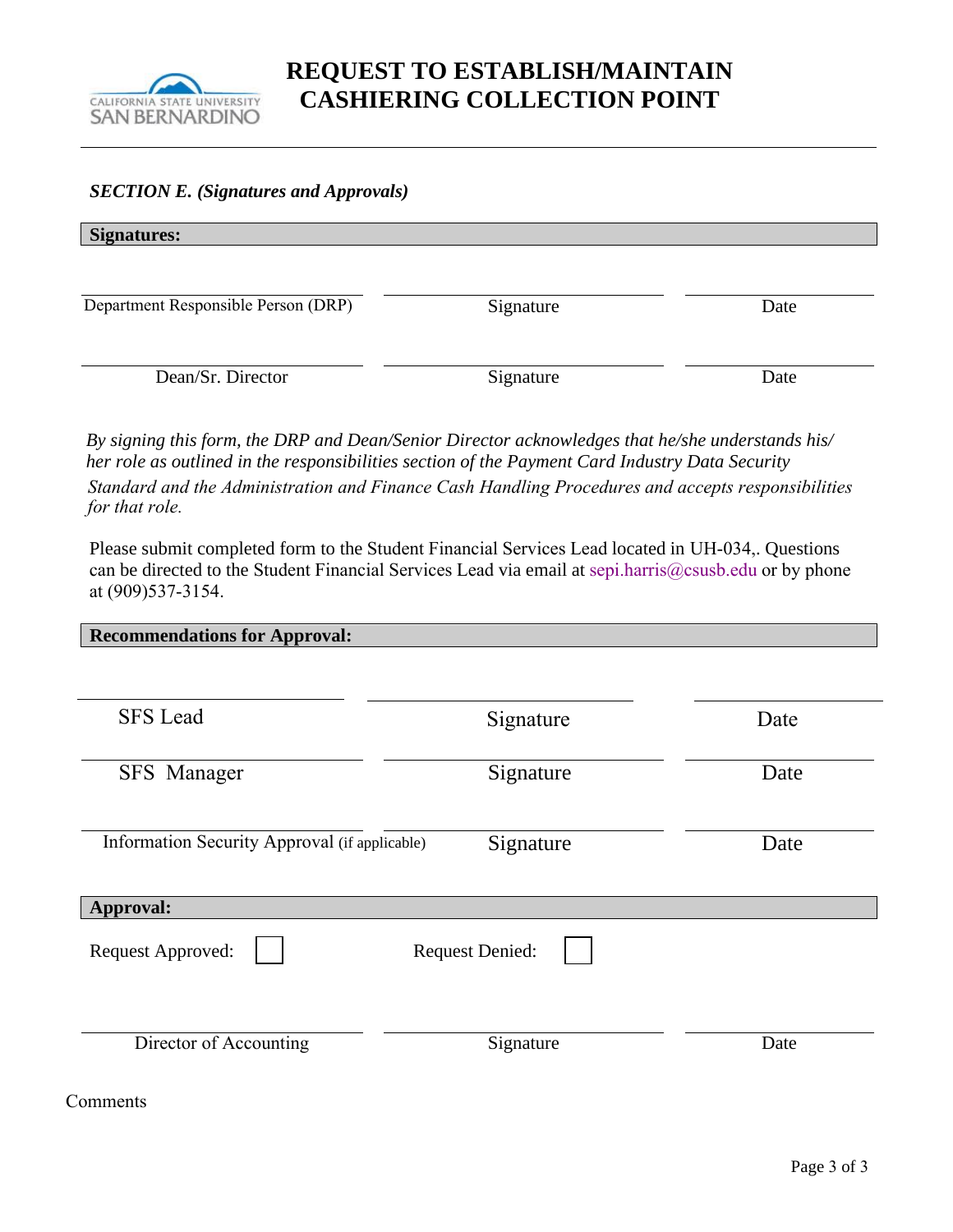# **REQUEST TO ESTABLISH/MAINTAIN CASHIERING COLLECTION POINT INSTRUCTIONS**

### **Section A. General Information**

- **Type of Request**: Indicate if you are submitting a new request or a renewal. Enter the Fiscal year the location was established.
- **Department Name and ID Number**: Enter the department name and ID for the collection site.
- **Cashiering Collection Point:** Enter the location of the collection site.
- **Department Responsible Party, Phone, and Email:** Enter the name of the person that will be responsible for all cash handling activities.
- **Name and Employee ID # for all Cash Handling Employees:** Enter the name and employee ID number for all employees that is going to handle cash. This includes the employees that will be preparing and verifying the deposit.
- **Describe goods/services/events**: Describe what you are selling; (i.e. type of inventory, service), or if payments are being collected for an event and why satellite location is needed.
- **Explanation for Collecting Payments Outside of Main Cashier:** Please indicate why payments cannot be made at the Main Cashiering Office.
- **Describe security arrangements**: Describe how often payments will be collected, daily, monthly, annually…
- **Frequency of Deposits**: Indicate which type of payment methods will be used. Please note that an Application to Accept Credit.

## **Section B. Credit Card Processing Information**

- **How will Credit cards be accepted:** Please indicate the methods that credit card payments will be accepted.
- **How will card-holder data be obtained**: Indicate how card holder information will be obtained.
- **Estimated annual dollar volume**: Provide the estimated amount of collection anticipated.

## **Section C. Cash Handling Procedures**

• **Submitting Cash Handling Procedures:** Please submit your cash handling procedures with this request.

### **Section D. Accounting Information**

- **Chart-field/Account:** Account, Fund, Department, Program, Class, and Project. Please note that not all departments use the Class and Project Code. Enter the XR number if applicable.
- **Deposited Entity:** Please indicate if collections will be managed by the State or by UEC.

### **Section E. Signatures and Approvals**

- **Department Responsible Person**: The person responsible for all cash handling activity for the location should sign.
- **Dean/Sr. Director:** The Dean or Sr. Director responsible for the location should sign.

## **Appendix A. Sample Cash Handling Template**

• Use template as a guide for department cash handling procedures.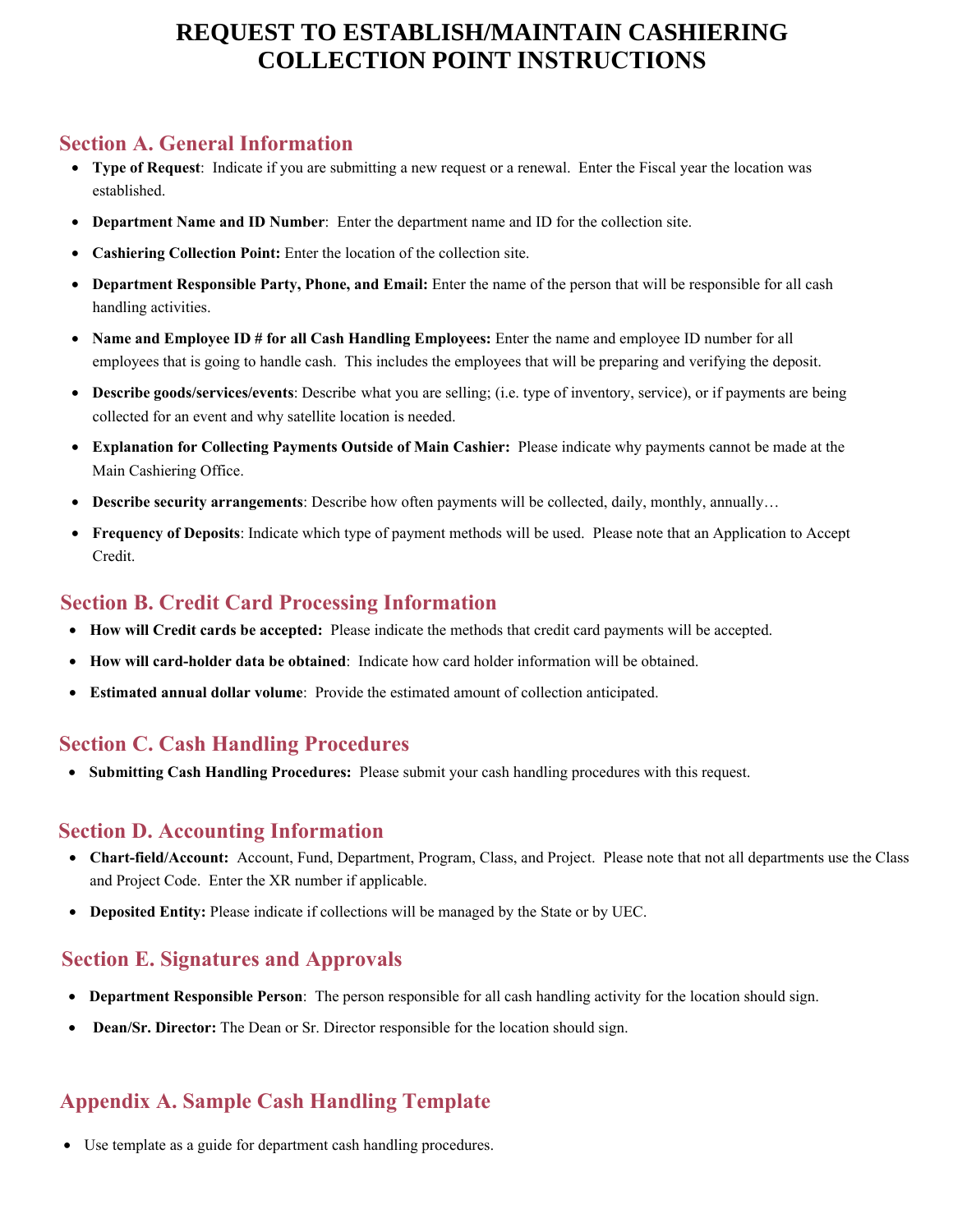

**Overview:** Summarize purpose for taking payments (i.e. The department accepts cash and checks at the box office, and credit card payments online through a third party system for ticket sales, subscriptions, and donations).

**Daily Procedures:** Indicate process for accepting and logging receipts, endorsing checks, issuing receipts.

(Provide overall procedure for handling cash and cash equivalents; i.e. All checks are immediately endorsed upon receipt, receipts are issued to customer, duplicates are attached to the deposit transmittal form. )

**Physical Protection of Cash and Cash Equivalents:** Indicate how receipts will be secured (i.e. safe, lock

box), access to receipts/safe. (A log must be maintained for individuals that have access to the safe. Safe combination changes should be logged; i.e. All cash and cash equivalents are placed in a locked bag in the safe. Only two employees have access to the safe. When an employee leaves a request to change the safe code is submitted...).

**Deposits and Transfers to the Main Cashier or Bank:** Indicate how receipts will be deposited/transported to

bank/main cashier. (Receipts should be deposited at least weekly or whenever collections exceed \$500.00, two employees must transport deposits, a police escort is required for deposits greater than \$2,500.00; i.e. Deposits are transported to the main cashier daily in dual custody. Cash transmittal forms are signed by the Technician I and verified by the Technician II.)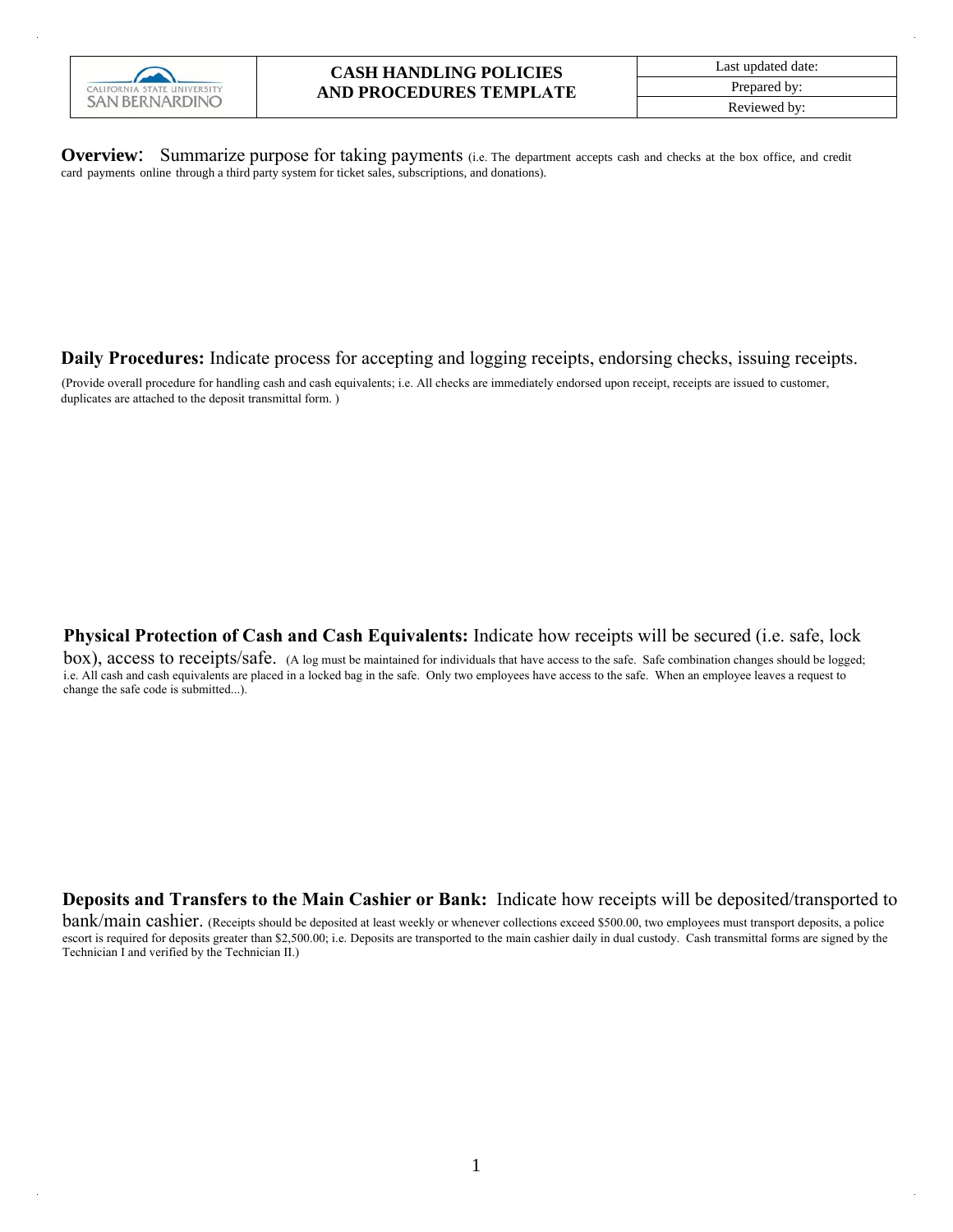

#### **CASH HANDLING POLICIES AND PROCEDURES TEMPLATE**

Last updated date: Prepared by: Reviewed by:

**Internal Controls and Segregation of Duties:** Indicate how segregation of duties will be maintained. (Accepting payments, reconciling, preparing deposits, and verifying deposits should be performed by different employees. i.e. Payments are accepted by the Accounting Technician, the reconciliation is performed by the department AAS. Deposits are prepared by the Accounting Technician and verified by the Technician II.)

**Inventory:** If applicable, describe how inventory will be tracked (A reconciliation between inventory and sales must be performed; i.e. All inventory is secured in a locked safe accessible to the Department Head and the cashiering supervisor. All ticket sales are logged and reconciled by the AAS.)

**Voids and Refunds:** Please indicate who will be responsible for approving and reporting voids and refunds.

(Employee accepting cash should not void transactions or issue refunds; i.e. Voids are approved by the cashiering supervisor. All refunds are prepared by the cashiering supervisor and approved by the department manager).

**Overages and Shortages:** Indicate how overages and shortages will be reviewed and reported. (Chain of Command; i.e. Overages and shortages will be reported to the department supervisor immediately. Shortages over \$100.00 will be reported to the Student Financial Services Lead.)

**Customer Receipts:** Indicate the type of receipts that will be provided to customers. (Triplicate pre-numbered receipts must be issued for in-person payments; i.e. All customers are issued the original white copy of the pre-numbered receipt. The pink copy of the receipt will be attached to the deposit transmittal form and the yellow copy will be maintained in the department).

**Mail Payments:** Indicate the procedure for logging mail receipts. (All receipts received by mail must be logged; i.e., All checks received by mail are logged. The checks are prepared for deposit then reconciled to the log on a daily basis...).